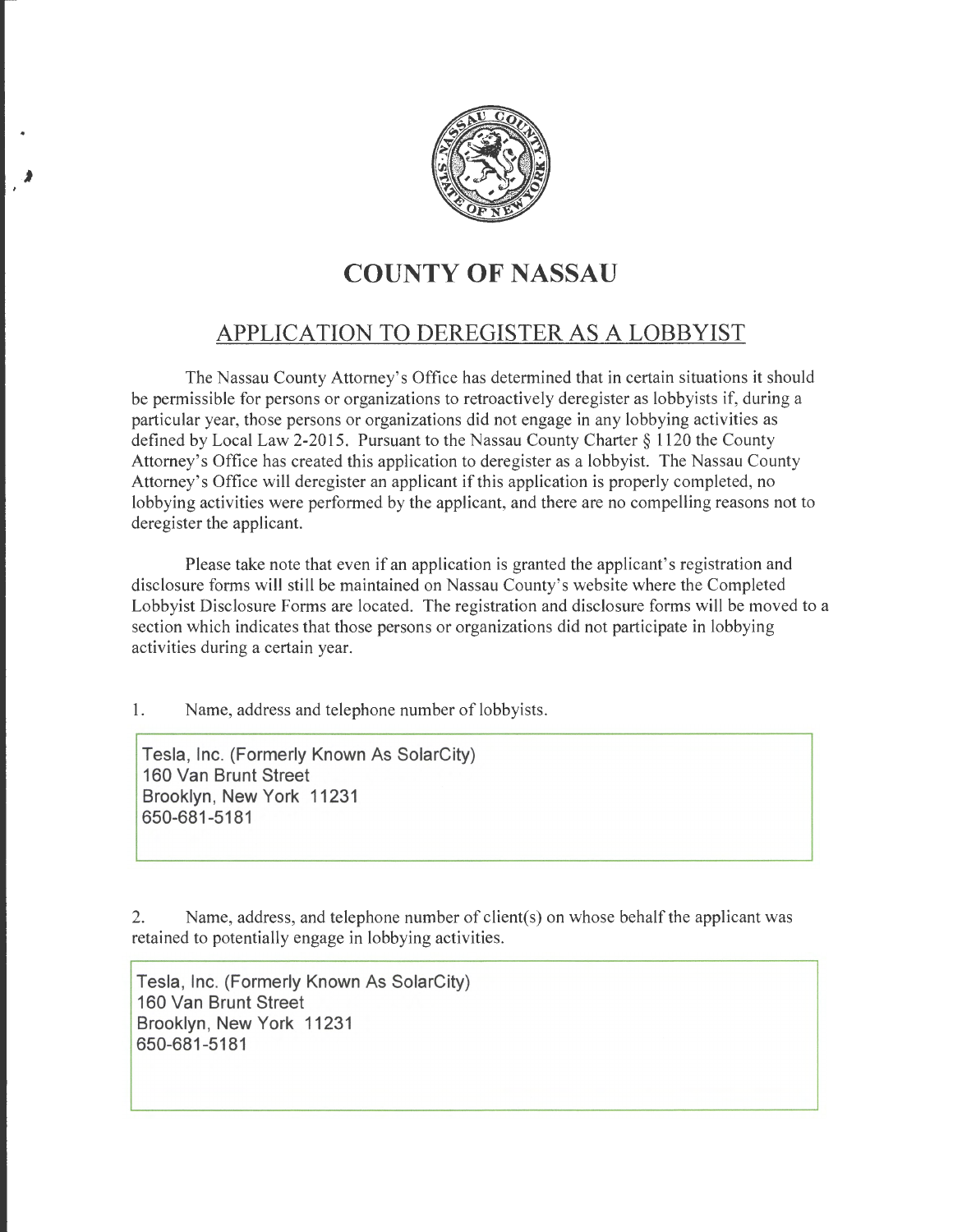3. The names of persons, organization or governmental entities before who the applicant expected to lobby.

**Nassau County Executive Nassau County Legislature** 

I understand that copies of this form will be sent to the Nassau County Department of Information Technology ("IT") to be posted on the County's website.

I also understand that this form is an application and it is within the County Attorney's sole discretion to grant or deny this application.

I have not engaged in any lobbying activities with any Nassau County government entities in the year of  $20^{17}$  and am applying to deregister as lobbyists under the Nassau County Charter.

I certify that all statements made on this application are true, correct and complete to the best of my knowledge and belief and I understand that the willful making of any false statement of material fact herein will subject me to the provisions of law relevant to making and filing a false instruments and will render such statement null and void.

Date: <u>9.20.17</u> S

| Signed: |  |  |
|---------|--|--|

Print Name: Will Nicholas

Title: Government Relations Manager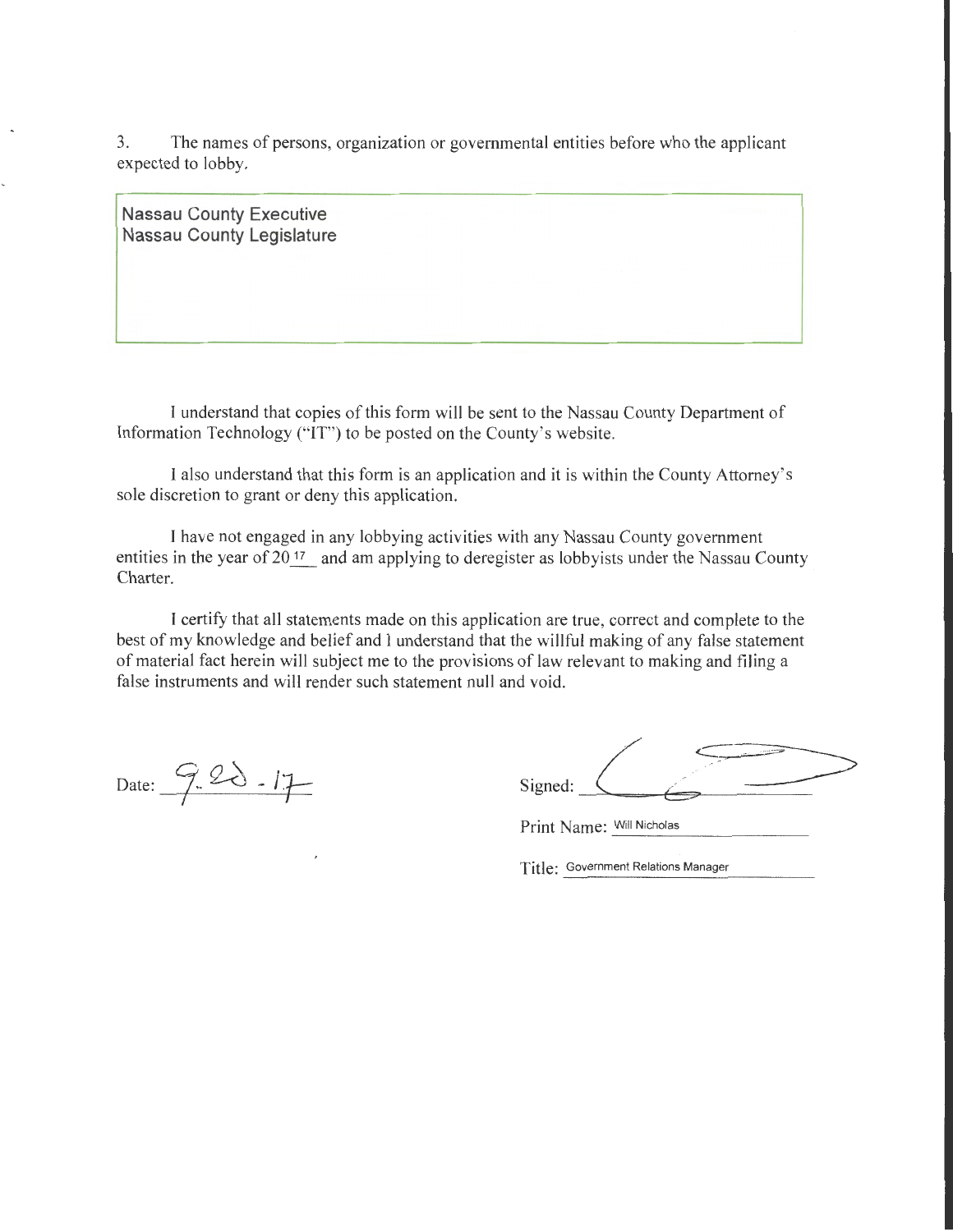## COUNTY OF NASSAU

## LOBBYIST PERIODIC REPORT FORM

1. Name, address and telephone number of lobbyist(s)/lobbying organization as it appears on Lobbyist Registration and Disclosure Form:

Tesla, Inc. (Formerly Known As SolarCity) 160 Van Brunt Street Brooklyn, New York 11231 650-681-5181

2. Reporting Period: June 1 to August 31

(January 1 to March 31; April 1 to May 31; June 1 to August 31 ; or September 1 to December 31)

(Note: for Sections 3 through 6 below, where a lobbyist is required to file this report, any such lobbyist that has not earned or incurred any compensation or expenses for the period shall make such a statement herein)

3. List below amounts for any compensation paid or owed to the lobbyist during the period for the purposes of lobbying. Such amounts shall be detailed as to amount, to whom paid and for what purpose.

| Amount<br>\$0.00 | Details<br>No lobbying activity<br><u> 1980 - Jan James Harry Harry Harry Harry Harry Harry Harry Harry Harry Harry Harry Harry Harry Harry Harry</u> |
|------------------|-------------------------------------------------------------------------------------------------------------------------------------------------------|
|                  |                                                                                                                                                       |
|                  |                                                                                                                                                       |
|                  |                                                                                                                                                       |
|                  |                                                                                                                                                       |
|                  |                                                                                                                                                       |
|                  |                                                                                                                                                       |
|                  |                                                                                                                                                       |
|                  |                                                                                                                                                       |
|                  |                                                                                                                                                       |
|                  |                                                                                                                                                       |

4. List below the cumulative total amounts earned to date for lobbying year:

\$0.00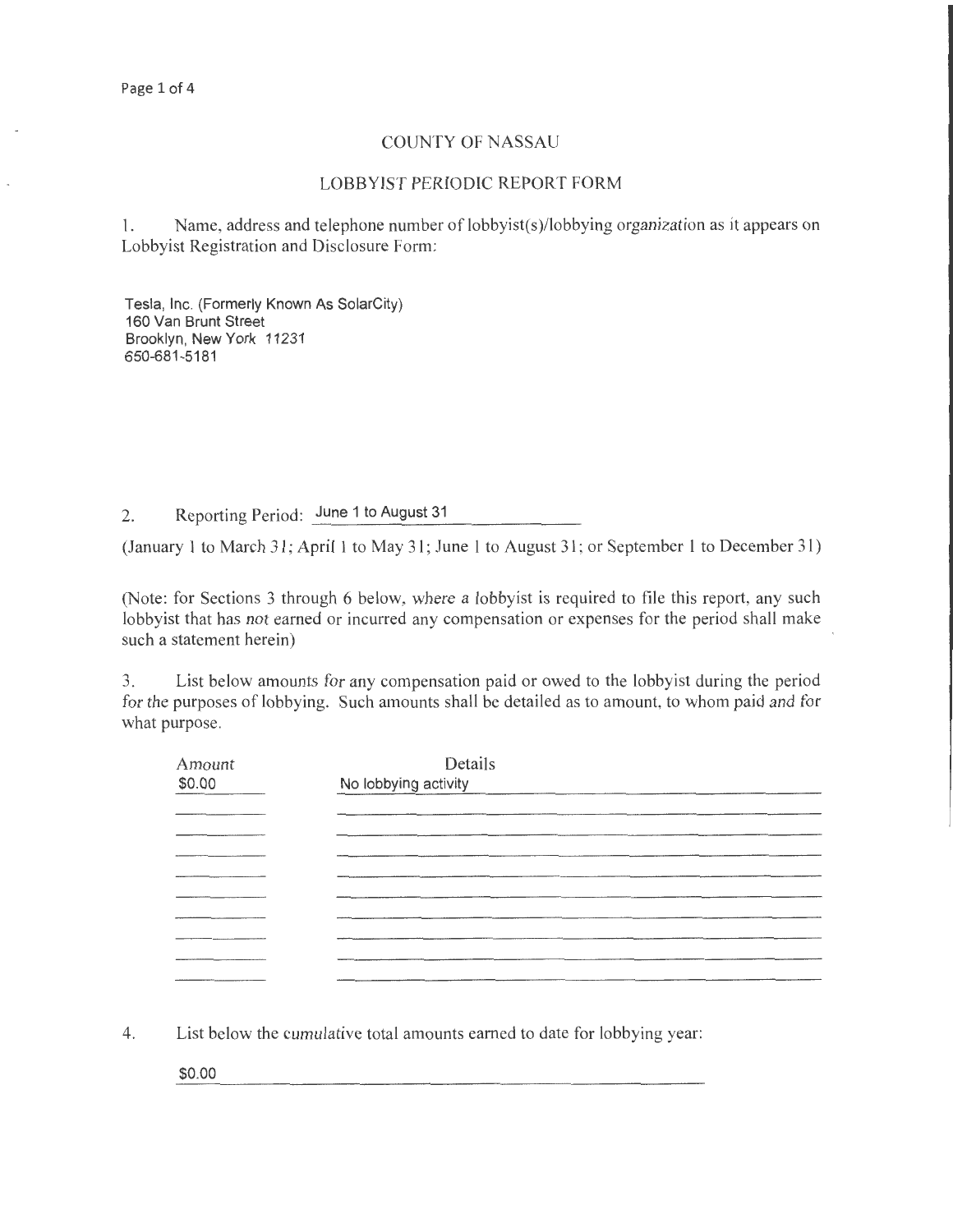Page 2 of 4

5. List below amounts for any expenses expended or incurred by the lobbyist during the period for the purposes of lobbying. Such amounts shall be detailed as to amount, to whom paid and for what purpose.

| Amount<br>\$0.00 | Details<br>No lobbying activity                                                                                 |  |  |
|------------------|-----------------------------------------------------------------------------------------------------------------|--|--|
|                  |                                                                                                                 |  |  |
|                  |                                                                                                                 |  |  |
|                  |                                                                                                                 |  |  |
|                  |                                                                                                                 |  |  |
|                  |                                                                                                                 |  |  |
|                  |                                                                                                                 |  |  |
|                  | the contract of the contract of the contract of the contract of the contract of the contract of the contract of |  |  |
|                  |                                                                                                                 |  |  |
|                  |                                                                                                                 |  |  |

6. List below the cumulative total amounts expended to date for lobbying year:

\$0.00

(In lieu of completing 7 through 10 below, you may attach a copy of your Lobbyist Registration and Disclosure Form, provided the information has not changed.)

7. List whether and where the lobbyist(s)/lobbying organization is registered as a lobbyist (e.g. Nassau County, New York State):

Jessica Reinhardt- Massachusetts, Nassau County, New York State, New York City, and Suffolk County

8. Name, address and telephone number of client(s) by whom, or on whose behalf, the lobbyist is retained, employed or designated.

Tesla, Inc. (Formerly Known As SolarCity) 160 Van Brunt Street Brooklyn, New York 11231 650-681-5181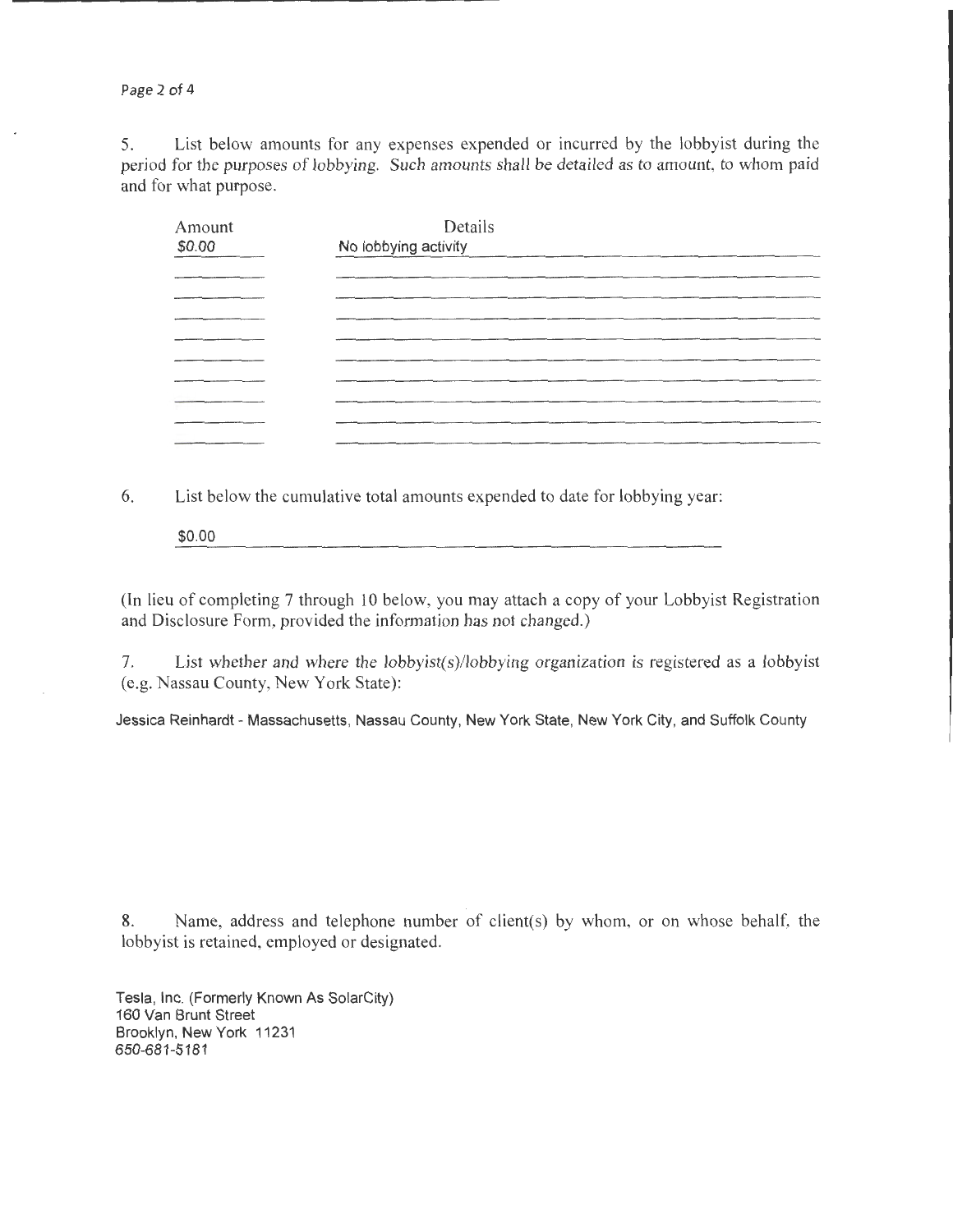Page 3 of 4

J.

 $\overline{a}$ 

9. Describe lobbying activity conducted, or to be conducted, in Nassau County, and identify client(s) for each activity listed, during the Reporting Period.

No lobbying activity

10. The name of persons, organizations or governmental entities before whom the lobbyist has lobbied during the period.

No lobbying activity